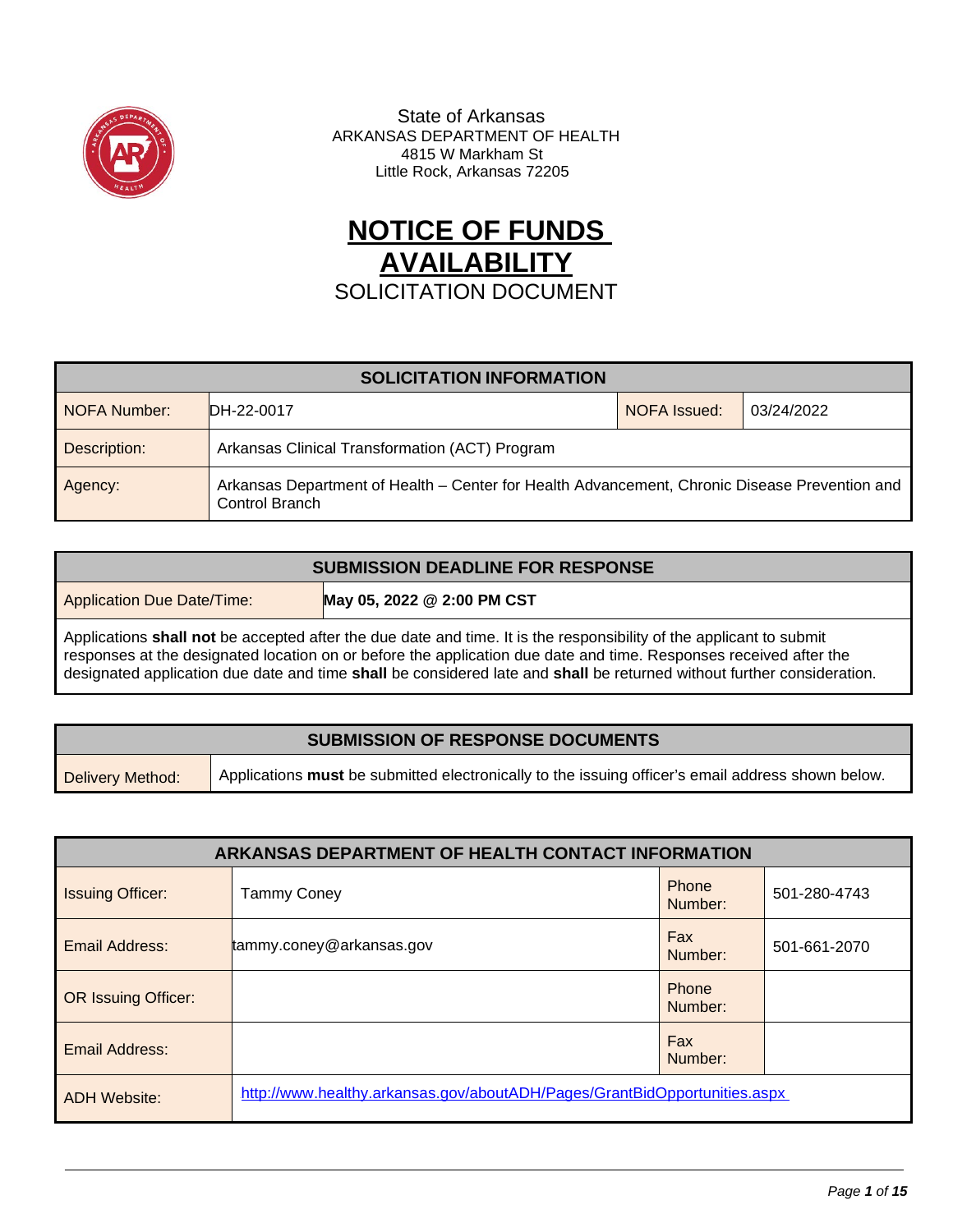## **SECTION 1 - GENERAL INFORMATION**

#### • <sup>U</sup>*Do not provide responses to items in this section unless specifically and expressly required.*

## **1.1 PURPOSE**

The Arkansas Department of Health (ADH) issues this Notice of Funds Availability (NOFA) on behalf of the Chronic Disease Prevention and Control Branch to obtain applications for funding primary care practices to participate in the Arkansas Clinical Transformation (ACT) program. This program offers quality improvement and clinic redesign training to clinic teams to improve the management of patients with chronic diseases. Expected outcomes include improved primary and preventive care, reduced episodes of catastrophic chronic disease events, reduced emergency department (ED) and urgent care visits, reduced hospitalizations, and reduced cost of care. Chronic diseases of focus include hypertension, hypercholesterolemia, ischemic vascular disease, and diabetes. The program also emphasizes preventive screening for chronic diseases.

The COVID-19 pandemic has shown that COVID-19 patients with one or more chronic disease conditions are at greater risk of hospitalization and other adverse outcomes compared to COVID-19 patients in general. Primary care physicians and practices now play an even greater role in helping their patients manage their overall health status and health risks.

## **1.2 BACKGROUND**

The ACT program began as the Arkansas Chronic Illness Collaborative in 2003, providing quality improvement (QI) training to Community Health Centers (CHCs), private practices, and hospital-based clinics to improve chronic disease outcomes for patients in primary care settings. ACT is a QI collaborative program that promotes primary care transformation, use of best practices, and achieving systems change through application of Chronic Care Model and National Committee for Quality Assurance Patient-Centered Medical Home (PCMH) principles. In 2019, ACT was restructured to enable ongoing clinic participation. The program is tiered to include a 12-month intensive training phase followed by annual enhanced training to ensure continuity of QI and sustained improvement.

Primary care practices in Arkansas will be selected to participate in ACT based on eligibility criteria outlined in this NOFA and commitment to the program. The award amount for participation in the Intensive Program Phase will be \$20,000 from July 2022 through June 2023. Clinics transition from the 12-month Intensive Phase to the Enhanced Program Phase after June 2023, which is renewable annually. The award amount for participation in the Enhanced Program Phase will be \$5,000 annually for continuing participants subject to state contractual rules and regulations. Clinics are encouraged to continue in the Enhanced Phase of ACT program indefinitely to help improve performance and chronic disease patient outcomes. **Please note:** Practices currently funded by NOFA #DH-19-0015 issued in 2021 are ineligible to apply for this NOFA.

ACT program structure:

- 1) Intensive Program Phase consisting of five Learning Sessions, monthly conference calls or webinars in months when learning sessions are not held, and quarterly performance data submissions from July 2022- June 2023.
- 2) Enhanced Program Phase consisting of one annual Advanced Learning Session and quarterly performance data submissions annually for continuing participants subject to state contractual rules and regulation.

#### **1.3 GRANT PERIOD**

A. The anticipated period **shall** be from July 2022 through June 2023.

## **1.4 AVAILABLE FUNDING**

- A. Grant funding will be awarded by the ADH Chronic Disease and Stroke Prevention Control Branch for up to six (6) eligible primary care practices as follows:
	- 1) Intensive Program Phase: July 2022-June 2023 (FY23): \$20,000
	- 2) Enhanced Program Phase: July 2023: \$5,000 annually for continuing participants subject to state contractual rules and regulations.
	- 3) The maximum amount of funding available to newly participating clinics is \$20,000. Funds will be awarded through a competitive applicant selection process and are based on eligibility criteria, clinic readiness to change and long-term commitment to the program. Funds will be disbursed after learning sessions upon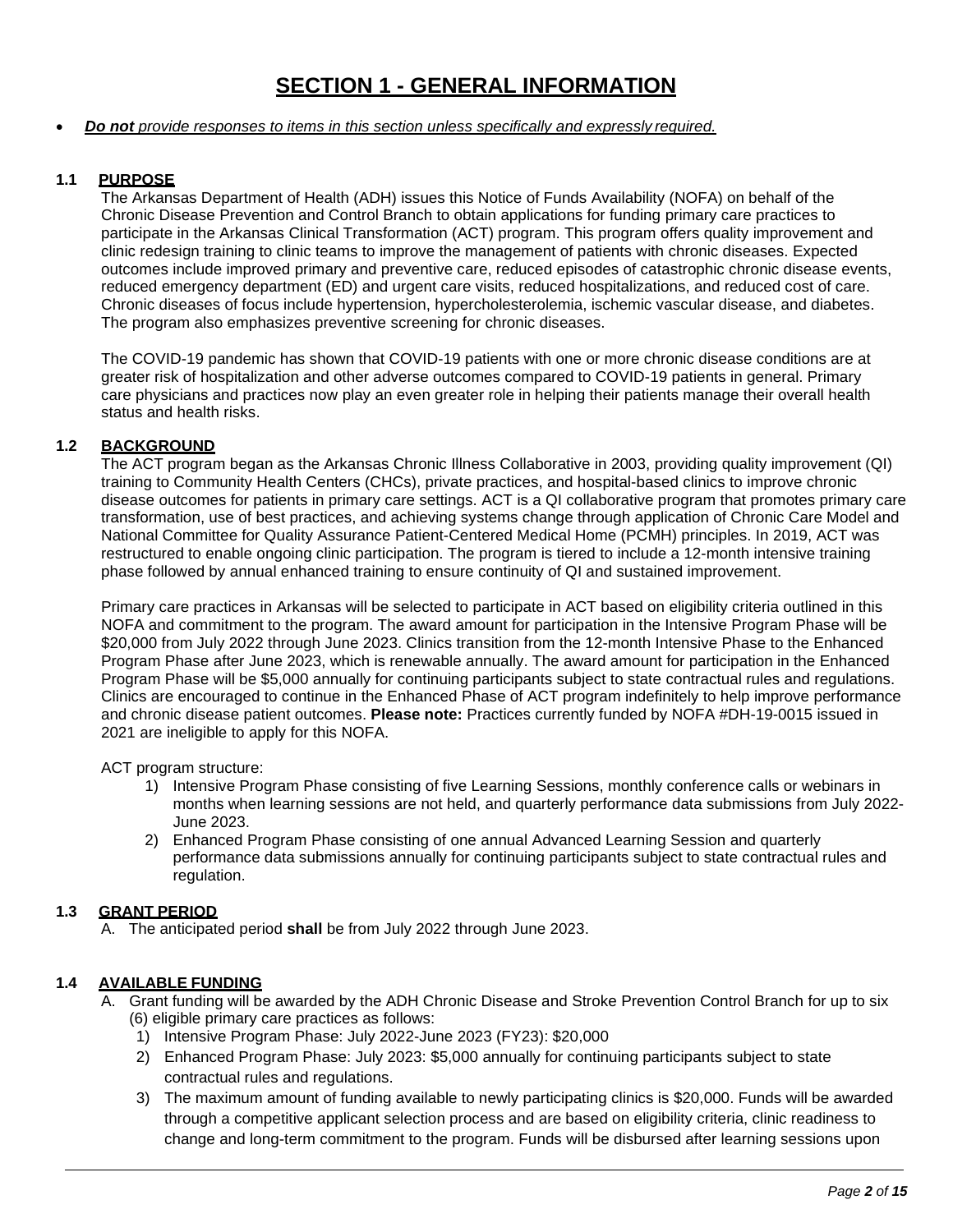receipt of an invoice from the grantee by the ADH based on documented completion of the requirements below and subject to approved budget expenses. **Please note:** Failure to meet the Applicant Requirements listed under Section II relating to attendance may result in decreased reimbursements.

- B. Funding is contingent upon review and acceptance of application.
- C. Funds **must** be used in accordance with the budget provided.
- D. ADH reserves the right to determine allowable and non-allowable costs.
- E. Prior to award, ADH may increase the amount of funding in efforts to maximize program support.Recipient(s) **must** submit a revised budget worksheet reflecting changes.

#### **1.5 ELIGIBILITY & FUNDING REQUIREMENTS**

Up to six (6) recipients will be accepted and funded. Applicants **must** meet the following criteria to be eligible to obtain funding.

- A. Eligible practices must meet one of the following designation criteria:
	- Primary care practices affiliated with a hospital, health system, or practice network/group
	- Independent private primary care practices such as, family medicine, internal medicine clinics
	- Federally Qualified Health Centers (FQHCs), also known as Community Health Centers (CHCs)
- B. Eligible practices must have electronic health records (EHR) system capabilities for day-to-day management of patients and clinical quality measure data extraction capabilities.

#### **1.6 BUDGET & JUSTIFICATION**

- A. Applicants **must** complete the budget worksheet provided as a separate Excel file. The worksheet will not be included in the scoring of applications.
- B. Recipient(s) **shall** be reimbursed for allowable expenses only. Allowable expenses are those approved byADH within the budget's itemized listing.

#### **1.7 ISSUING OFFICER**

The issuing officer is the sole point of contact throughout this solicitation. The ADH contact names listed on page 1 are the sole point of contact throughout this solicitation.

#### **1.8 DEFINITION OF REQUIREMENT**

- A. The words "**must**" and "**shall**" signify a requirement of this NOFA and that vendor's agreement to and compliance with that item is mandatory.
- B. Applicant may request exceptions to **non-mandatory** items. The requested exception should referencethe specific solicitation item number to which the exception applies.

#### **1.9 DEFINITION OF TERMS**

The issuing officer has made every effort to use industry-accepted terminology in the competitive bid and will attempt to further clarify any point or item in question. The following acronyms will be used throughout the document.

- ADH: Arkansas Department of Health
- ACT: Arkansas Clinical Transformation Program
- NOFA: Notice of Funds Availability
- FQHC: Federally Qualified Health Center
- CHC: Community Health Center
- HIT: Health Information Technology
- PCMH: Patient-Centered Medical Home
- QI: Quality Improvement
- EHR: Electronic Health Records<br>POF: Population of Focus
- Population of Focus
- TCP: Total Clinic Population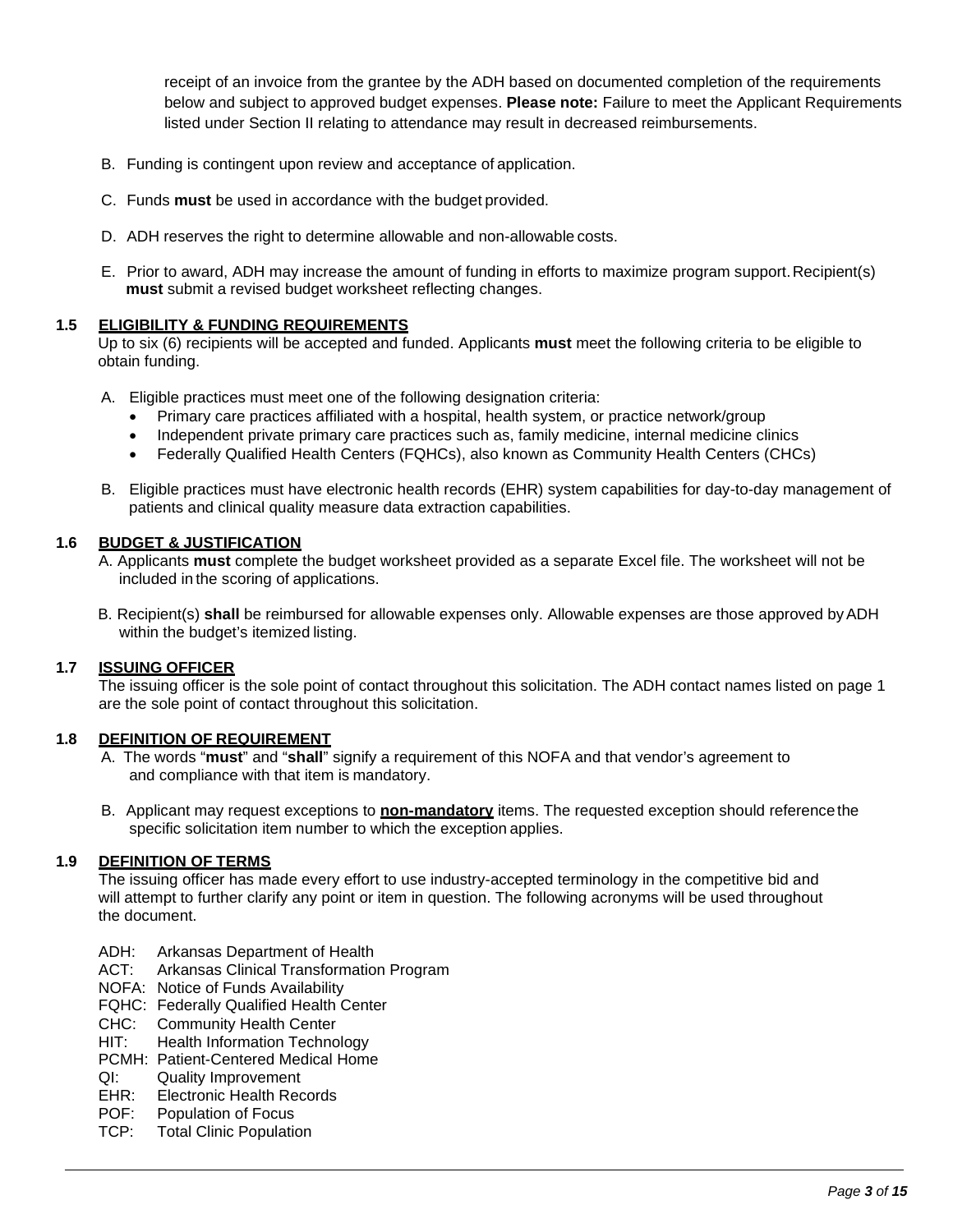### **1.10 APPLICATION INSTRUCTIONS**

- A. The NOFA solicitation document is for informational purposes and includes all details of the sub-grant.
- B. Applicants **must** submit an Application Packet on or before the application due date/time.
- C. The Application Packet should include all the following mandatory items and be arranged as follows:
	- 1. Completed and Signed Application Page (Appendix A)
	- 2. Agreement and Compliance Pages (If included)
	- 3. Proposed Subcontractors Form
	- 4. Restriction of Boycott of Israel Certification
	- 5. SF-LLL Disclosure of Lobbying Activities
	- 6. E.O. 98-04 Contract and Grant Disclosure and Certification Form, if \$10,000 or greater
	- 7. Clinic Assessment Form (Appendix B)
	- 8. Budget Worksheet (Refer Sample Budget in Appendix C)
	- 9. Copy of Illegal Immigrant Certification <https://www.ark.org/dfa/immigrant/index.php/user/welcome>
	- 10. Business Associate Agreement (AS-4001)
	- 11. Physician Office Assessment of Readiness to Change Clinic Practices (Appendix D)
	- 12. Letter of support from Team Leader (physician champion or APRN) and/or Medical Director documenting organization's commitment for ACT participation.
	- 13. One-page narrative description of practice, population served by clinic, and need for funding to promote change for patients with chronic diseases.

The Application Packet **must** include complete documents including signatures as required.

- D. **DO NOT** include any other documents or ancillary information such as a cover letter or promotional/marketing information*.*
- E. Label documents and/or information so as to reference the solicitation item number.
- F. If ADH requests additional information, it **must** be delivered within three (3) business days of the request. ADH reserves the right to disqualify applicant's if additional information is not received within the timeframe specified.

#### **1.11 APPLICATION SIGNATURE PAGE**

- A. An official authorized to bind the applicant to a resultant contract **must** sign the Application Signature Page included in the Application Packet.
- B. Applicant's signature on this page **shall** signify vendor's agreement that the following **may** cause the applicant's response to be disqualified:
	- 1. Additional terms or conditions submitted intentionally or inadvertently
	- 2. Any exception that conflicts with a requirement of this Solicitation
	- 3. Incomplete documentation

## **1.12 AGREEMENT AND COMPLIANCE PAGES**

- A. Applicant **must** sign all Agreement and Compliance Pages relevant to the solicitation document if provided in the Application Packet.
- B. Submission of applicant and applicant's signature on these pages **shall** signify agreement to and compliance with all requirements within the solicitation and application.

#### **1.13 PRIME CONTRACTOR RESPONSIBILITY**

- A. A single recipient **must** be identified as the prime contractor.
- B. The prime contractor **shall** be responsible for the contract and jointly and severally liable with any ofits subcontractors, affiliates, or agents to the State for the performance thereof.

#### **1.14 FUNDING ESCALATION**

A. ADH may increase funding throughout the duration of the contract.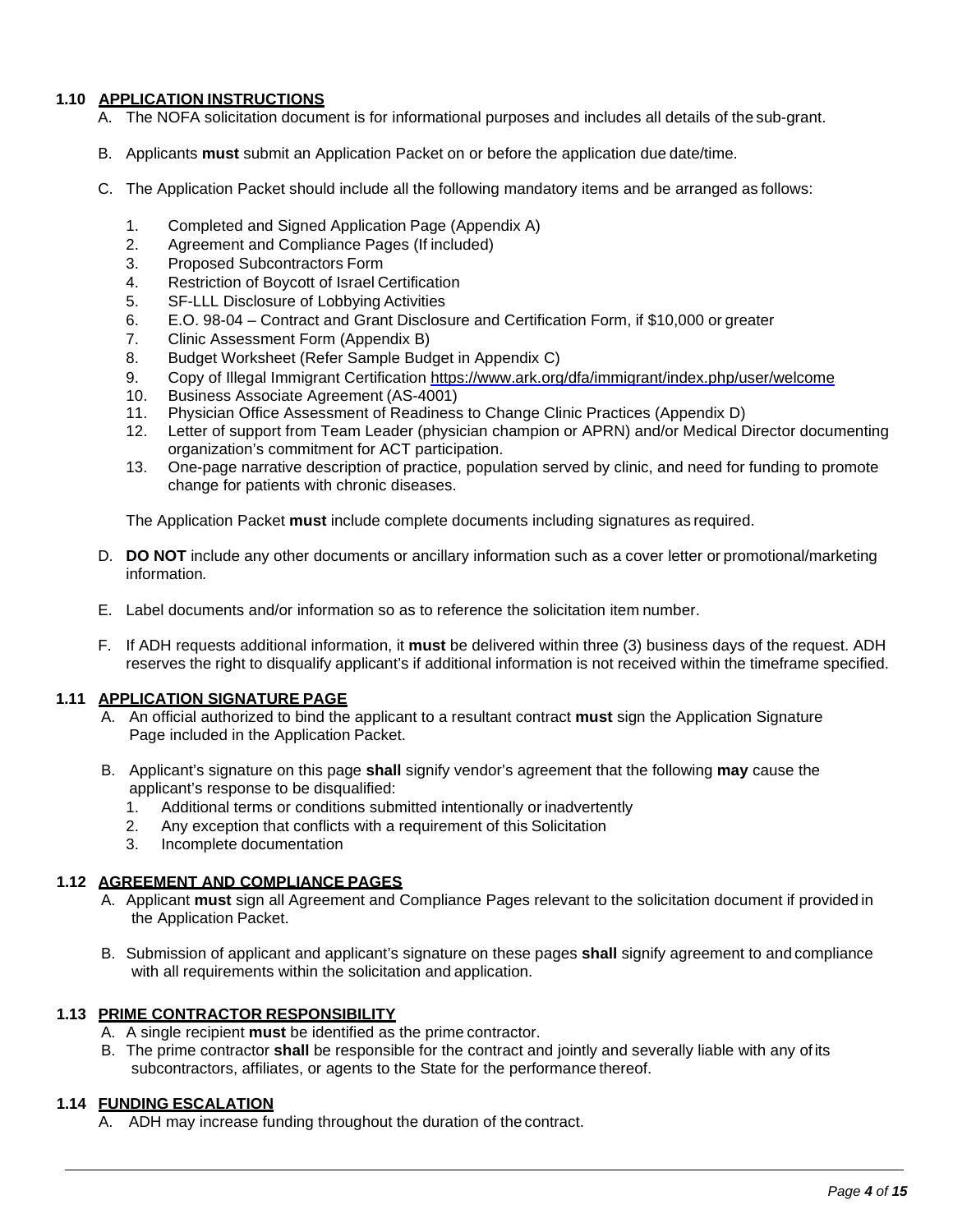- B. Recipient **must** provide a revised budget reflecting the increase. ADH **shall** have the right to require additional information pertaining to the increase.
- C. ADH **must** approve of all budget revisions.

#### **1.15 PROPRIETARY INFORMATION**

- A. Submission documents pertaining to this solicitation become the property of the State and are subject to the Arkansas Freedom of Information Act (FOIA).
- B. The vendor **shall** be responsible for identifying all proprietary information and for ensuring the electronic copy is protected against restoration of redacted data.
- C. The redacted copy **shall** be open to public inspection under the Arkansas Freedom of Information Act(FOIA) without further notice to the vendor.
- D. If a redacted copy of the submission documents is not provided with vendor's response packet, a copy ofthe non-redacted documents, with the exception of financial data, **shall** be released in response to any request made under the Arkansas Freedom of Information Act(FOIA).
- E. If the State deems redacted information to be subject to Arkansas Freedom of Information (FOIA), the vendor will be contacted prior to release of the documents.

#### **1.16 CAUTION TO RECIPIENTS**

- A. Prior to any contract award, all communication concerning this solicitation **must** be addressed through ADH.
- B. Applicant **must not** alter any language in any solicitation document provided by theState.
- C. All official documents and correspondence related to this solicitation **shall** be included as part of the resultant contract.
- D. Responses **must** be submitted only in the English language.
- E. The State **shall** have the right to award or not award a contract, if it is in the best interest of the State to doso.
- F. Applicant **must** provide clarification of any information in their response documents as requested by ADH.
- G. Qualifications **must** meet or exceed the required specifications as set forth in this solicitation.

#### **1.17 REQUIREMENT OF ADDENDUM**

- A. This solicitation **shall** be modified only by an addendum written and authorized by ADH.
- B. An addendum posted within three (3) calendar days prior to the application deadline and **shall** extend the due date and may or may not include changes to the solicitation.
- C. The applicant **shall** be responsible for checking the ADH website, [http://www.healthy.arkansas.gov/aboutADH/Pages/GrantBidOpportunities.aspx f](http://www.healthy.arkansas.gov/aboutADH/Pages/GrantBidOpportunities.aspx)or any and all addenda up to application deadline.

## **1.18 AWARD CRITERIA AND RESPONSIBILITY**

- A. ADH will provide funding based on the receipt, review, and acceptance of applications.
- B. Any resultant sub-grant of this NOFA shall be subject to State approval processes which may include Legislative review.

## **1.19 MINORITY BUSINESS POLICY**

A. A minority-owned business is defined by Arkansas Code Annotated § 15-4-303 as a business owned by a lawful permanent resident of this State who is: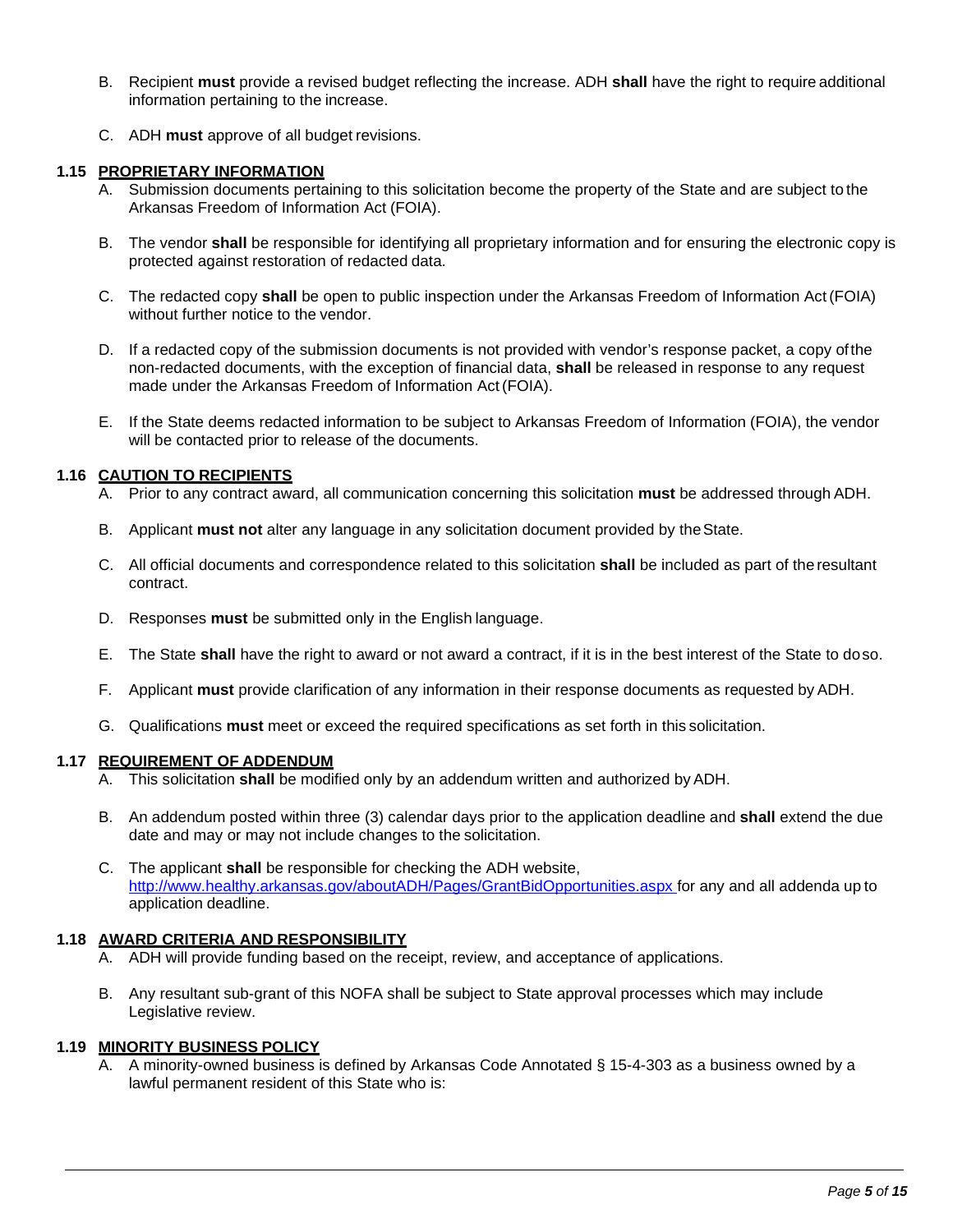- African American
- American Indian
- Asian American
- Hispanic American
- Pacific Islander American
- A Service-Disabled Veteran as designated by the United States Department of Veteran Affairs
- B. A women-owned business is defined by Act 1080 of the 91st General Assembly Regular Session 2017 as a business that is at least fifty-one percent (51%) owned by one (1) or more women who are lawful permanent residents of this State.
- C. The Arkansas Economic Development Commission conducts a certification process for minority-owned and women-owned businesses. If certified, the Prospective Contractor's Certification Number should be included on the Application Signature Page.

## **1.20 PROHIBITION OF EMPLOYMENT OF ILLEGAL IMMIGRANTS**

- A. Pursuant to Arkansas Code Annotated § 19-11-105, prior to the award of a sub-grant, selected recipients must have a current certification on file with ADH stating that they do not employ or contract with illegal immigrants.
- B. Recipients must complete their certification at [https://www.ark.org/dfa/immigrant/index.php/user/welcome a](https://www.ark.org/dfa/immigrant/index.php/user/welcome)nd should submit a hardcopy accompanying application packet.

## **1.21 RESTRICTION OF BOYCOTT OF ISRAEL**

- A. Pursuant to Arkansas Code Annotated § 25-1-503, a public entity shall not enter into a contract with a company unless the contract includes a written certification that the person or company is not currently engaged in, and agrees for the duration of the contract not to engage in, a boycott of Israel.
- B. This prohibition does not apply to a company which offers to provide the goods or services for at least twenty percent (20%) less than the lowest certifying business.
- C. By signing the Application Packet, the applicant agrees and certifies that they do not, and will not for the duration of the contract, boycott Israel.

## **1.22 CERTIFICATION REGARDING LOBBYING**

- A. The applicant will comply with Public Law 101-121, Section 319 (Section 1352 of Title 31 U.S.C.) by certifying that appropriated federal funds have not been or will not be used to pay any person to influence or attempt to influence a federal official/employee in connection with awarding of any federal contract, sub-grant, loan or cooperative agreement for an award in excess of \$100,000.
- B. If the applicant has paid or will pay for lobbying using funds other than appropriated federal funds, Standard Form-LLL (Disclosure of Lobbying Activities) shall be completed and included with the Application Packet.

## **1.23 CERTIFICATION REGARDING DEBARMENT AND SUSPENSION**

- A. The recipient, as a lower tier recipient of federal funds, will comply with Executive Order 12549 (Certification Regarding Debarment, Suspension, Ineligibility, and Voluntary Exclusion – Lower Tier Covered Transactions).
- B. By signing and submitting this application package, the applicant(s) understands and agrees, as defined in 45 CFR Part 76, and certifies to the best of its knowledge and belief that it and its principals:
	- 1. Are not presently debarred, suspended proposed for debarment, declared ineligible, or voluntarily excluded from participation in this transaction by any federal department of agency.
	- 2. Where the prospective lower tier participant is unable to certify to any of the above, such prospective participant shall attach an explanation to this proposal.

## **1.24 PAST PERFORMANCE**

An applicant's past performance with the State may be used to determine if the applicant is "responsible." Responses submitted by applicant determined to be non-responsible **shall** be disqualified.

#### **1.25 PUBLICITY**

A. Do not discuss the solicitation nor your proposal response, nor issue statements or comments, norprovide interviews to any public media during the solicitation and award process.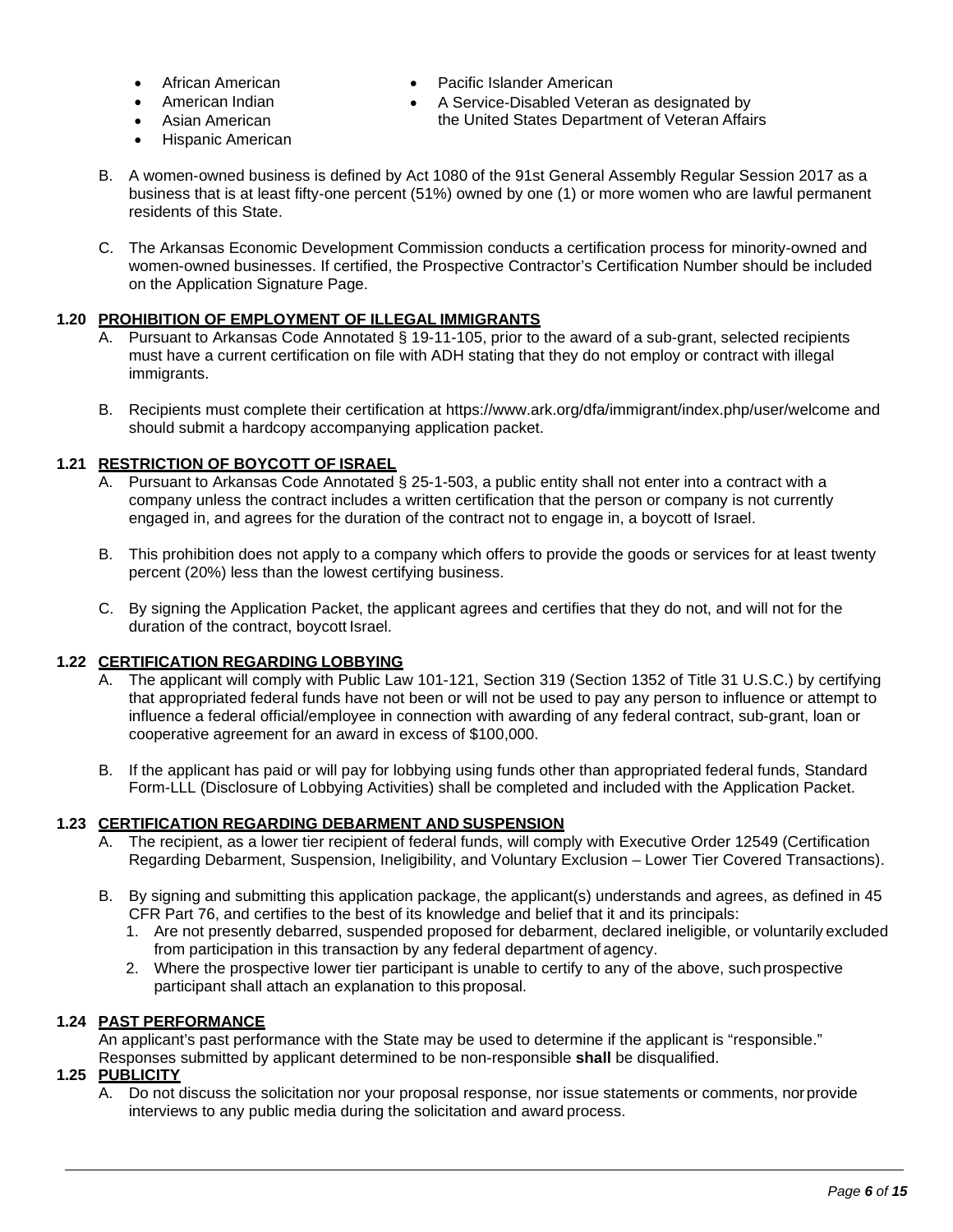B. Failure to comply with this requirement may be cause an applicant to be disqualified.

## **1.26 PRIVACY & SECURITY REQUIREMENTS**

The Contractor **shall**:

- A. At all times comply with the requirements of the Arkansas Personal Information Protection Act and any other State/Federal laws, regulations, rules, and policies regarding the privacy and security of information.
- B. Provide for physical and electronic security of all Protected Health Information generated or acquired by the contractor in implementation of the contract, in compliance with Health Insurance Portability and Accountability Act (HIPAA) and the Health Information Technology for Economic and Clinical Health (HITECH) Act, and consistent with the Business Associate Agreement executed between the parties.

## **1.27 RESERVATION**

The State will not pay costs incurred in the preparation of an application.

## **SECTION 2 – APPLICANT REQUIREMENTS**

#### • *Do not provide responses to items in this section unless specifically and expressly required.*

## **2.1 SCOPE OF WORK**

The purpose of this Notice of Funds Available (NOFA) is to identify and award primary care practices to participate in the ACT program and optimally manage chronic disease patients within the context of a medical home. Expected outcomes include improved primary and preventive care, reduced episodes of catastrophic chronic disease events, reduced emergency and urgent care visits, reduced hospitalizations, and reduced cost of care. Chronic diseases of focus include hypertension, hypercholesterolemia, ischemic vascular disease, and diabetes. The program also emphasizes preventive screenings.

This collaborative strives to meet program goals within a 12-month timeframe for the Intensive Program Phase that includes pre-work orientation based on the ACT program manual, five one-day Learning Sessions and approximately seven team conference calls or webinars. The Intensive Program Phase will be followed by an annual one-day Enhanced Learning Sessions for continuing participants subject to state contractual rules and regulations.

Clinic Participation Benefits:

- 1. Collaborative training by qualified and experienced ACT faculty members and external speakers on most recent techniques for clinical practice redesign and improved delivery of care for chronic disease patients.
- 2. Application of Chronic Care Model and NCQA PCMH Model concepts for QI, team-based care, care coordination, and practice redesign.
- 3. Learn to test and implement critical changes that enhance population health management, team-based care delivery, care coordination, risk stratification, advanced use of EHR disease registries, patient engagement, and use of behavioral strategies.
- 4. Participants will receive up to 48 CME credit hours for the Intensive Program Phase and up to 8 CME credit hours annually for the Enhanced Program Phase.
- 5. Resources for patient referrals to accredited/recognized preventive health programs:
	- o American Diabetes Association (ADA)-recognized and American Association of Diabetes Educators (AADE) accredited Diabetes Self-Management Education and Support (DSMES) programs
	- o Centers for Disease Control (CDC)-recognized Diabetes Prevention Programs (DPP)
	- o Tobacco Cessation Counseling services through ADH's Be Well Arkansas Hotline
	- o Technical assistance from ADH staff for interested clinics to become certified DSMEs and/or DPP providers
- 6. ADH technical assistance throughout the course of the ACT program.
- 7. Resources to adopt evidence-based programs, such as American Heart Association's (AHA) Target BP™, AHA's Check. Change. Control.®,, and AHA/ADA Know Diabetes by Heart™ into clinic practice.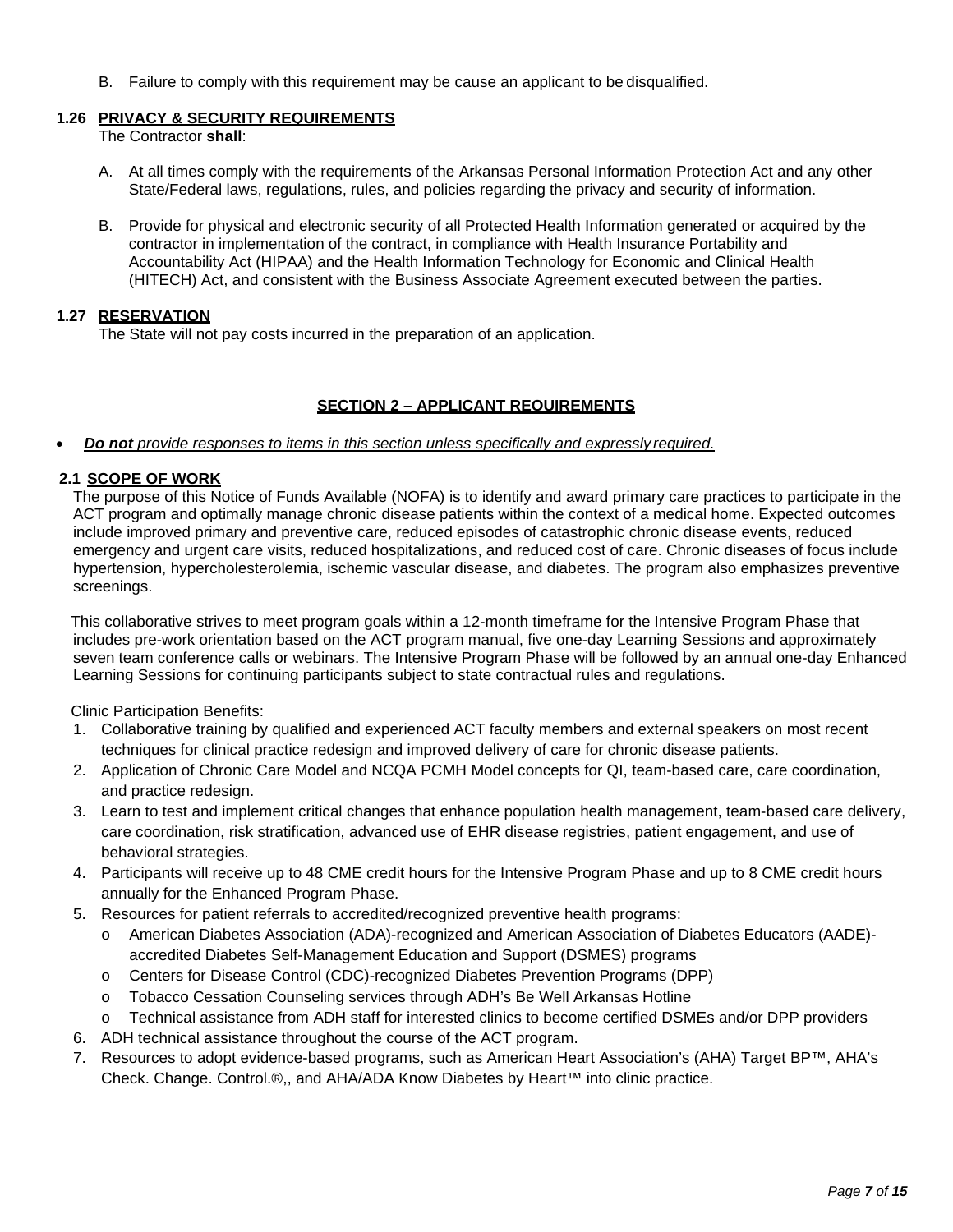## **2.2 RECIPIENT REQUIREMENTS**

- Practices must:
- 1. Use EHRs to:
	- o Extract standard clinical quality measure (National Quality Forum [NQF], eCQM, Quality Payment Program [QPP]) data for performance measurement and reporting of 15 standardized chronic disease measures.
	- o Submit de-identified and aggregated baseline data to the ADH for performance measures listed in the RFA before Learning Session 1.
- 2. Have a provider panel of at least 750 adult patients.
- 3. Appoint a practice improvement team consisting of either a Physician or APRN Champion as the Team Leader and two or more relevant clinic team members such as, clinical experts (RN, LPN, and Medical Assistant), care coordinators, practice managers, social workers, etc.
- 4. Identify a Population of Focus (POF), which is the primary participating provider's patient panel.
- 5. Attend five virtual and/or in-person ACT Learning Sessions during the Intensive Program Phase. All learning sessions will be held virtually until COVID-19 pandemic conditions subside.
- 6. Attend one virtual and/or in-person annual Enhanced Learning Session during the Enhanced Program Phase.
- 7. At least one responsible team member should participate in all seven (7) conference calls and webinars during the Intensive Program Phase.
- 8. Meet internally weekly to plan and implement QI strategies, such as Plan-Do-Study-Act (PDSA) rapid-change cycles, tests of change, review data to identify gaps in care.
- 9. Submit monthly de-identified, aggregated POF data for performance measures listed in the RFA to the ADH in provided database on or before the 15th of each month during the Intensive and Enhanced Program Phases.
- 10. Complete ACT's Pre- and Post-Practice Assessment form prior to Learning Session 1 and before or by the end of Learning Session 5.

The following de-identified and aggregated performance measure data are required to be collected and reported in an ADH-provided template monthly along with monthly clinic narratives. Measure benchmarks are provided to assess current status and as potential targets to set clinic goals for ACT. These benchmarks are based on state averages for National Quality Forum (NQF), eCQM measures and average performance from previous participating clinics where NQF measures are unavailable at the state level. Benchmarks are updated annually.

## **Required measures and percent goals for ACT clinic teams include:**

| 1. | Cardiovascular Disease Measures                 |                                                                                                                      | <b>Benchmark</b> |
|----|-------------------------------------------------|----------------------------------------------------------------------------------------------------------------------|------------------|
|    | 1.1                                             | Hypertension: Controlling High Blood Pressure BP <140/90 mm Hg<br>(NQF: 0018)                                        | ≥70%             |
|    | 1.2                                             | Ischemic Vascular Disease (IVD): Use of Aspirin or other Antithrombotic<br>(NQF: 0068; Quality ID: 204)              | ≥60%             |
|    | 1.3                                             | Hypercholesterolemia: Statin Therapy for the Prevention<br>and Treatment of Cardiovascular Disease (Quality ID: 438) | ≥70%             |
| 2. | <b>Comprehensive Diabetes Mellitus Measures</b> |                                                                                                                      | <b>Benchmark</b> |
|    | 2.1                                             | Diabetes Mellitus: Hemoglobin A1c Poor Control<br>(NQF: 0059; Quality ID: 1)                                         | < 25%            |
|    | $2.2^{\circ}$                                   | Diabetes Mellitus: Low Density Lipoprotein (LDL-C) Control<br>(NQF: 0064)                                            | ≥45%             |
|    | 2.3                                             | Diabetes Mellitus: High Blood Pressure Control<br>(NQF: 0061)                                                        | ≥60%             |
|    | $2.4^{\circ}$                                   | Diabetes Mellitus: Dilated Eye Exam<br>(NQF: 0055; Quality ID: 117)                                                  | $>65\%$          |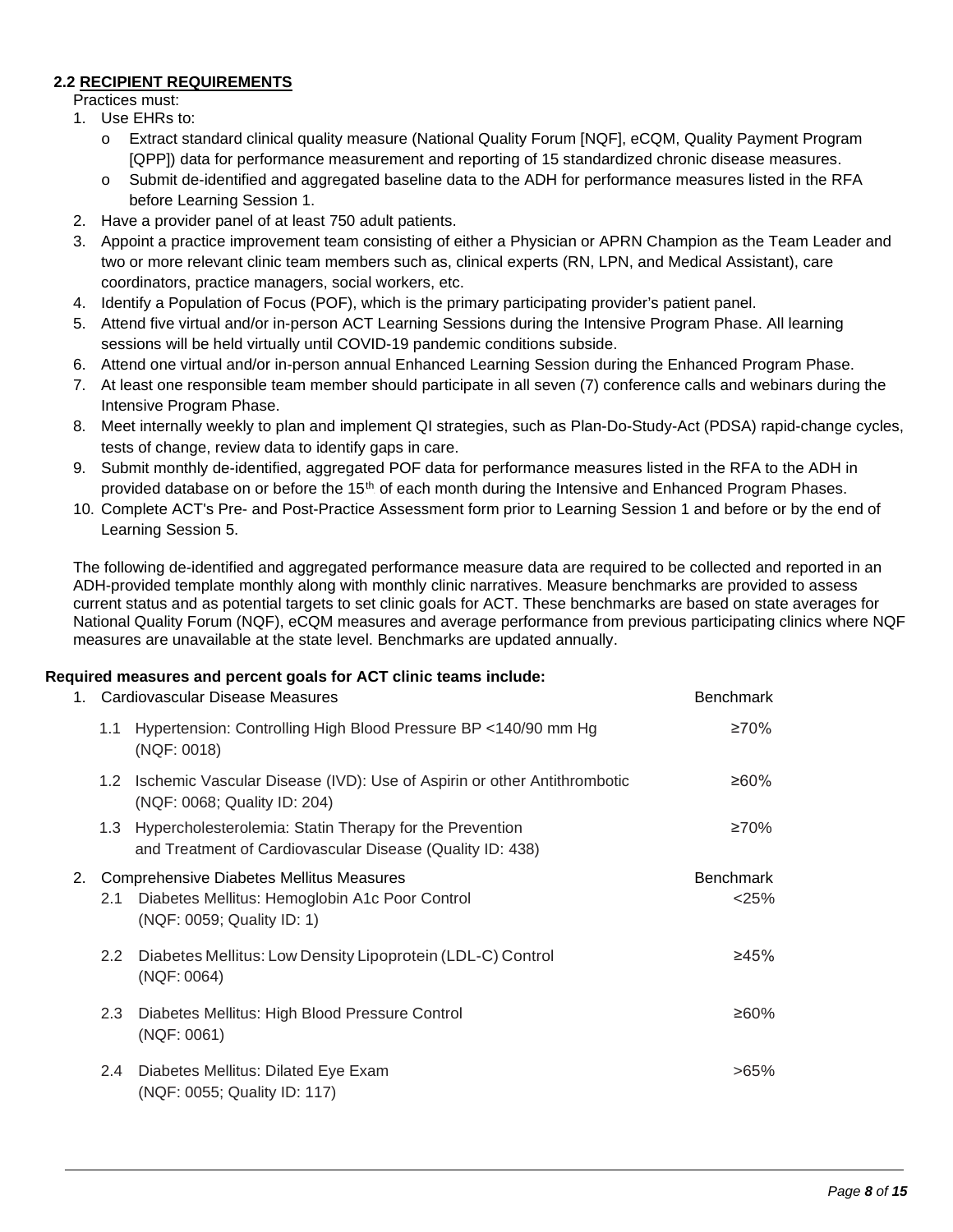| 2.5              | Diabetes Mellitus: Medical Attention for Nephropathy<br>(NQF: 0062; Quality ID: 119)                                     | ≥90%             |
|------------------|--------------------------------------------------------------------------------------------------------------------------|------------------|
| 2.6              | Diabetes Mellitus: Foot Exam<br>(NQF: 0056; Quality ID: 163)                                                             | >65%             |
|                  | 3. Preventive Care Measures                                                                                              | <b>Benchmark</b> |
| 3.1              | Preventive Care and Screening: Breast Cancer Screening<br>(NQF: 2372; Quality ID: 112)                                   | ≥68%             |
| 3.2              | Preventive Care and Screening: Cervical Cancer Screening<br>(NQF: 0032; Quality ID: 309)                                 | ≥70%             |
| 3.3 <sub>2</sub> | Preventive Care and Screening: Colorectal Cancer Screening<br>(NQF: 0034; Quality ID: 113)                               | ≥64%             |
| $3.4^{\circ}$    | Preventive Care and Screening: Body Mass Index (BMI)<br>Screening and Follow Up (NQF: 0421; Quality ID: 128)             | >65%             |
| 3.5              | Preventive Care and Screening: Screening for High Blood<br>Pressure and Follow-Up Documented (NQF: N/A; Quality ID: 317) | ≥90%             |
| 3.6              | Preventive Care and Screening: Tobacco Use: Screening and<br>Cessation Intervention (NQF: 0028; Quality ID: 226)         | ≥70%             |

*NOTE: Demographic break-ups may be required for some measures*

## **2.3 REASONS TO APPLY**

## **Intensive Training:**

- Clinic redesign strategies
- Interdisciplinary team-based care proficiencies
- Evolving QI techniques
- Risk-stratification
- High-risk patient management
- Performance measurement
- Improve clinical quality metrics
- Population health management through use of EHR and health information technology (HIT)
- Learn about referrals to Diabetes Prevention Programs (DPP), Diabetes Self-Management and Education Support (DSMES), and tobacco cessation programs within clinic service areas

## **Provider and Clinic Team Improvement:**

- Improve chronic disease patient outcomes within ambulatory care settings
- Participation in Arkansas's chronic disease reporting to the Centers for Disease Control and Prevention (CDC) and moving the needle for statewide chronic disease outcomes
- Enhance provider-patient interactions
- CE/CME credits
- Peer-to-peer networking opportunities
- Availability of sub-grant funds to offset out-of-office costs for training time
- Preparation for NCQA Patient Centered Medical Home (PCMH) Certification
- Technical assistance
- ADH recognition certificate for ACT participation and improved performance

## **2.4 PERFORMANCE STANDARDS**

A. State law requires that all contracts for services include Performance Standards for measuring the overall quality of services provided. The Performance Standards table below identifies expected deliverables,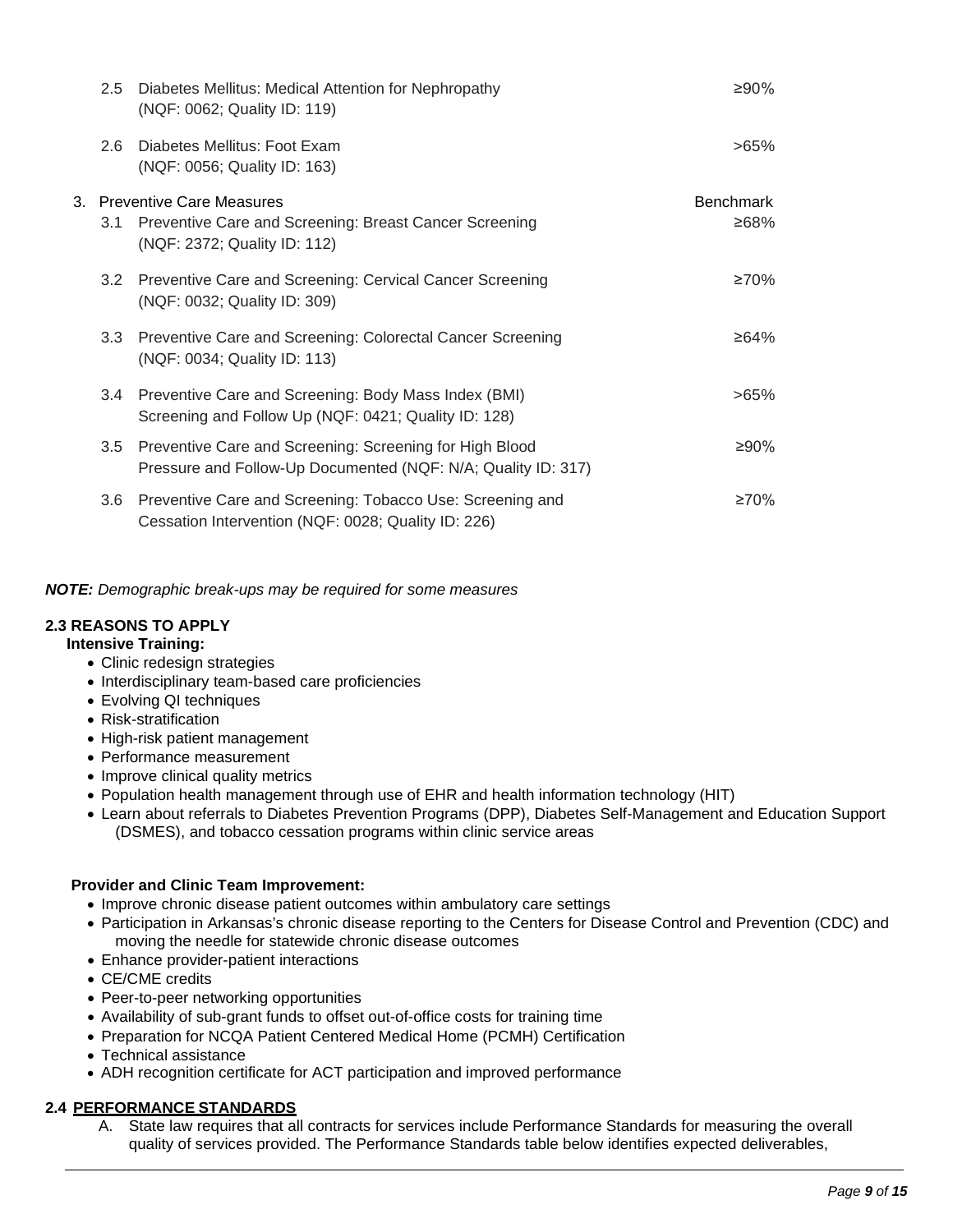performance measures, or outcomes, and defines the acceptable standards a vendor **must** meet in orderto avoid assessment of damages.

- B. The State may be open to negotiations of Performance Standards prior to contract award, prior tothe commencement of services, or at times throughout the contract duration.
- C. The State **shall** have the right to modify, add, or delete Performance Standards throughout the term of the contract, should the State determine it is in its best interest to do so. Any changes or additions to performance standards will be made in good faith following acceptable industry standards and may include the input of the vendor so as to establish standards that are reasonably achievable.
- D. All changes made to the Performance Standards **shall** become an official part of the contract.
- E. Performance Standards **shall** continue throughout the term of the contract.
- F. Failure to meet the minimum Performance Standards as specified **shall** result in the assessment of damages.
- G. In the event a Performance Standard is not met, the vendor will have the opportunity to defend or respond to the insufficiency. The State **shall** have the right to waive damages if it determines there were extenuating factors beyond the control of the vendor that hindered the performance of services. In these instances, the State **shall** have final determination of the performance acceptability
- H. Should any compensation be owed to the agency due to the assessment of damages, vendor shall follow the direction of the agency regarding the required compensation process.

| <b>Performance Standards</b>                                                         |                                                                                                              |                                                                                                                                                    |  |
|--------------------------------------------------------------------------------------|--------------------------------------------------------------------------------------------------------------|----------------------------------------------------------------------------------------------------------------------------------------------------|--|
| <b>Service Criteria</b>                                                              | <b>Acceptable Performance</b>                                                                                | <b>Damages for Insufficient Performance</b>                                                                                                        |  |
| Performance<br><b>Measures</b><br>Reporting                                          | Performance (as specified in 2.2 C.)<br>are reported monthly                                                 | Failure to report performance measures may<br>result in payment delay and jeopardize<br>consideration for future awards.                           |  |
| Attend ACT Virtual<br>and/or In-Person<br><b>Learning Sessions</b>                   | Must attend six (6) virtual and/or in-<br>person ACT Learning Sessions during<br>the Intensive Program Phase | Failure to attend all required sessions may result<br>in payment delay and jeopardize consideration<br>for future awards.                          |  |
| <b>Attend One Virtual</b><br>and/or In-Person<br>Annual Enhanced<br>Learning Session | Must attend one (1) virtual and/or in-<br>person Enhanced Learning Session.                                  | Failure to attend the Enhanced Learning<br>Session Program Phase may result in payment<br>delay and jeopardize consideration for future<br>awards. |  |

## **SECTION 3 – CRITERIA FOR SELECTION**

• *Do not provide responses to items in this section.*

## **3.1 APPLICATION REVIEW PROCESS & PROCEDURE**

- A. ADH will collect applications via email and accept the first six (6) applications that meet requirements. The order of receipt of applications will be identified by the State's email system.
- B. ADH will review each Application Packet to verify requirements. Applications that do not meet requirements will be disqualified.
- C. In the event that an application is disqualified, ADH will review the next consecutiveapplication.

#### **3.2 ACCEPTANCE OF REVIEW TECHNIQUE**

A. Applicant **must** agree to the review process and procedure as defined in this solicitation.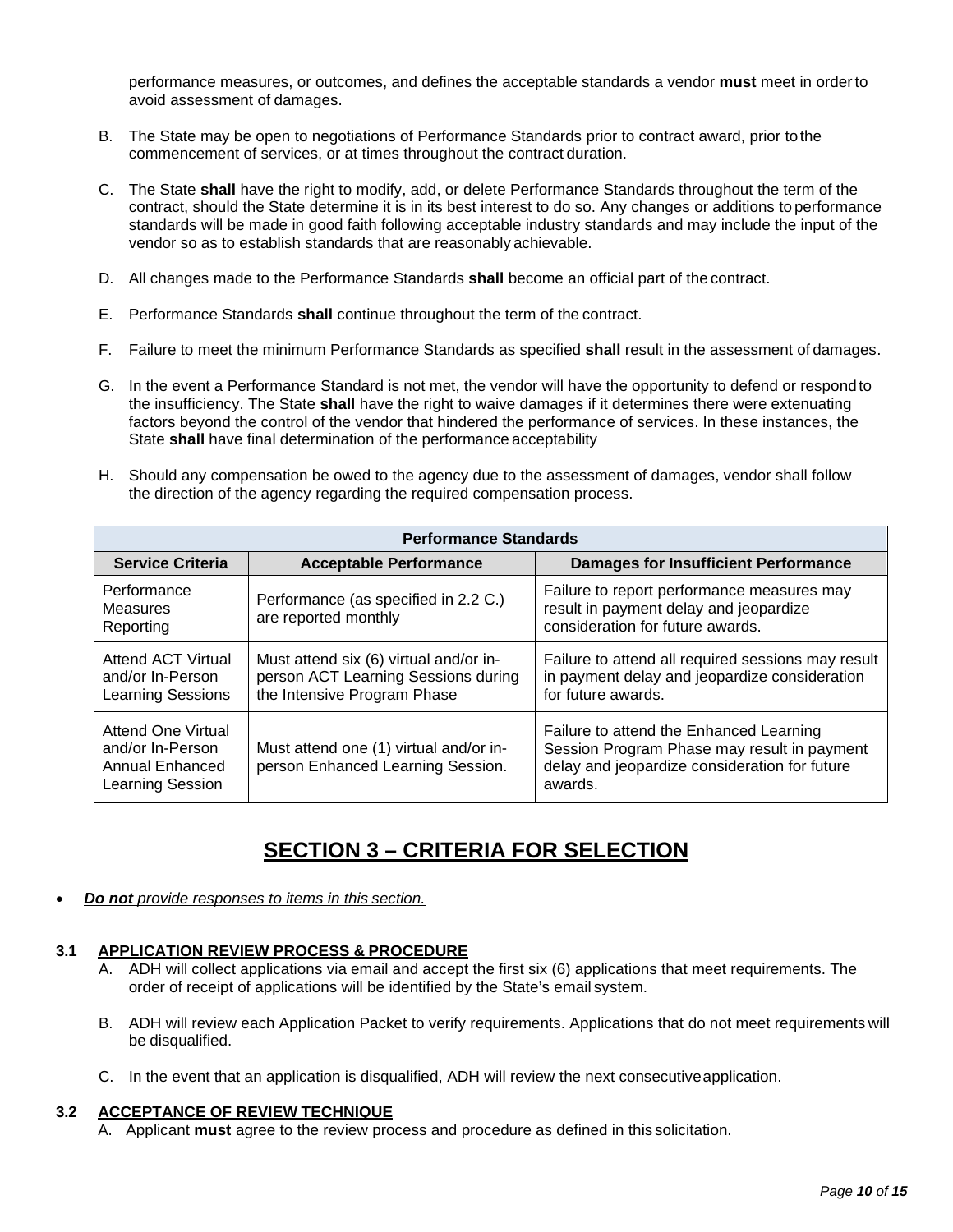B. The submission of an Application Packet signifies the applicant understand and agrees that subjective judgments may be made during the review.

## **SECTION 4 – GENERAL CONTRACTUAL REQUIREMENTS**

*Do not provide responses to items in this section.*

#### **4.1 PAYMENT AND INVOICE PROVISIONS**

A. Invoices are due monthly by the last day of the month following the reporting month and **shall** be forwarded to:

Arkansas Department of Health Attn: Jim Chandler Address: 4815 West Markham St., Slot 6 Little Rock, AR 72205 501-671-1489 Jim.Chandler@arkansas.gov

*NOTE: Final invoices must be submitted to (ADH) within fifteen (15) calendar days of contractexpiration. Failure to submit final invoices within the allotted time frame may result in non-payment*.

- B. Pursuant to Arkansas Code Annotated 19-4-206, the agency shall certify that services have been performed or the goods received prior to payment being authorized and processed.
- C. Additional documentation may be required when submitting invoices for payment.

#### **4.2 USE OF FUNDS**

- A. Funds must be used to meet requirements of the sub-grant.
- B. Funds may not be used for items not identified on the budget with a budget adjustment request and/orprior approvals.

#### **4.3 CONDITIONS OF CONTRACT**

- A. Recipient(s) **shall** at all times observe and comply with federal and State of Arkansas laws, local laws, ordinances, orders, and regulations existing at the time of, or enacted subsequent to the execution of a resulting contract which in any manner affect the completion of the work.
- B. Recipient(s) **shall** indemnify and save harmless the agency and all its officers, representatives, agents, and employees against any claim or liability arising from or based upon the violation of anysuch law, ordinance, regulation, order or decree by an employee, representative, or subcontractor of the vendor.

## **4.4 STATEMENT OF LIABILITY**

- A. The State will demonstrate reasonable care but will not be liable in the event of loss, destruction or theft of recipient-owned equipment or software and technical and business or operations literature to be delivered orto be used in the installation of deliverables and services. The recipient **shall** retain total liability for equipment, software and technical and business or operations literature. The State **shall** not at any time be responsible for or accept liability for any recipient-owned items.
- B. The recipient's liability for damages to the State **shall** be limited to the value of the sub-grant. The foregoing limitation of liability **shall not** apply to claims for infringement of United States patent, copyright, trademarks or trade secrets; to claims for personal injury or damage to property caused by the gross negligence or willful misconduct of the vendor; to claims covered by other specific provisions of the contract calling for damages; or to court costs or attorney's fees awarded by a court in addition to damages after litigation based on the contract. The recipient and the State **shall not** be liable to each other, regardless of the form of action, for consequential, incidental, indirect, or special damages. This limitation of liability **shall not** apply to claims for infringement of United States patent, copyright, trademark or trade secrets; to claims for personal injury or damage to property caused by the gross negligence or willful misconduct of the vendor; to claims covered by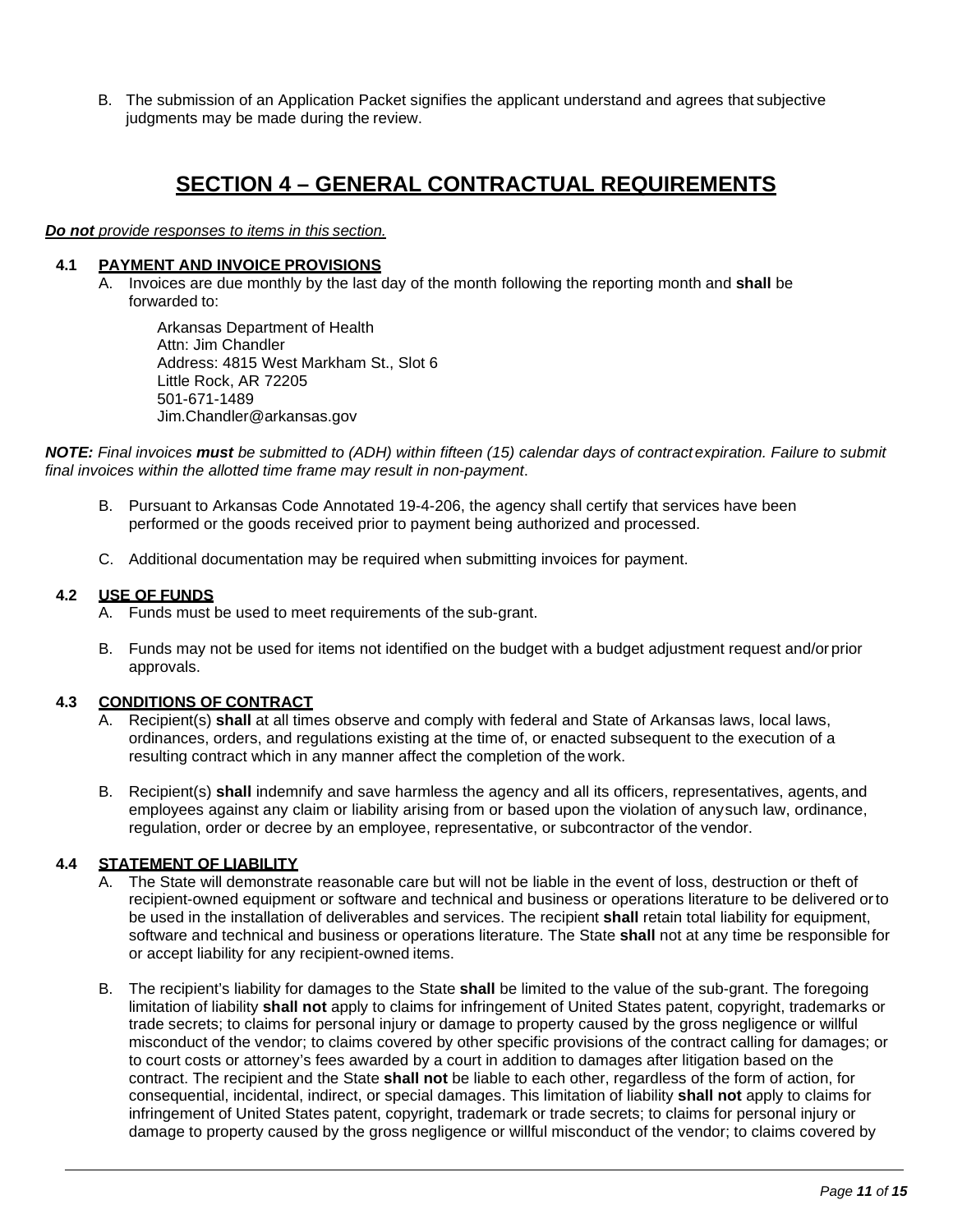other specific provisions of the contract calling for damages; or to court costs or attorney's fees awarded by a court in addition to damages after litigation based on the contract.

C. Language in these terms and conditions **shall not** be construed or deemed as the State's waiver of its right of sovereign immunity. The vendor agrees that any claims against the State, whether sounding in tort or in contract, **shall** be brought before the Arkansas Claims Commission as provided by Arkansas law, and **shall** be governed accordingly.

#### **4.5 RECORD RETENTION**

- A. The applicant **shall** maintain all pertinent financial and accounting records and evidence pertaining to the contract in accordance with generally accepted principles of accounting and as specified by the State of Arkansas Law. Upon request, access **shall** be granted to State or Federal Government entities or any oftheir duly authorized representatives.
- B. Records **shall** be made available, upon request, to the State of Arkansas's designee(s) at any time during the contract period and any extension thereof, for a period of five (5) years from the date this sub-grant expires, or if an audit is pending at the end of the five-year period, until resolution of the audit. Department access to all books, records, and other documents will be according to the procedures outlined in Section VIII, A, of this subgrant. HIPAA-related records will be retained for a minimum of six (6) years from the date of sub-grant expiration.

#### **4.6 ACCESS TO RECORDS**

The recipient will grant access to its records upon request by duly authorized representatives of state or federal government entities. Access will be given to any books, documents, papers, or records of the recipient related to any services performed under the sub-grant.

## **4.7 CONFIDENTIALITY**

- A. The applicant, applicant's subsidiaries, and applicant's employees **shall** be bound to all laws and to all requirements set forth in this bid solicitation concerning the confidentiality and secure handling of information of which they may become aware during the course of providing services under a resulting contract.
- B. Consistent and/or uncorrected breaches of confidentiality may constitute grounds for cancellation of a resulting contract, and the State **shall** have the right to cancel the contract on these grounds.
- C. Previous sections of this bid solicitation may contain additional confidentiality Requirements.

### **4.8 CONTRACT INTERPRETATION**

Should the State and vendor interpret specifications differently, either party may request clarification. However, if an agreement cannot be reached, the determination of the State **shall** be final and controlling.

### **4.9 LEGISLATIVE REVIEW**

- A. Act 1032 of 1999 specifies that no state agency shall award any discretionary sub-grant that exceeds \$10,000.00 prior to review by the Arkansas Legislative Council or the Joint Budget Committee.
- B. If the state agency determines that an emergency exists, the state agency may award the sub-grant prior to review and shall immediately notify the Legislative Council or Joint Budget Committee as to the facts constituting the emergency.
- C. All non-discretionary sub-grants are exempt from review.
- D. Certain discretionary sub-grants are exempt from review. These include:
	- Sub-grants to another governmental entity such as a state agency, public educational institution, federal governmental entity or body of a local government
	- Disaster relief sub-grants
	- Sub-grants identified by the Arkansas Legislative Council to be exempt
	- Sub-grants deemed to contain confidential information that would be in violation of disclosurelaws
	- Sub-grants for scholarship or financial assistance award to or for a post-secondary student

#### **4.10 CANCELLATION**

A. For Cause. The State may cancel any contract resulting from this solicitation for cause when the recipient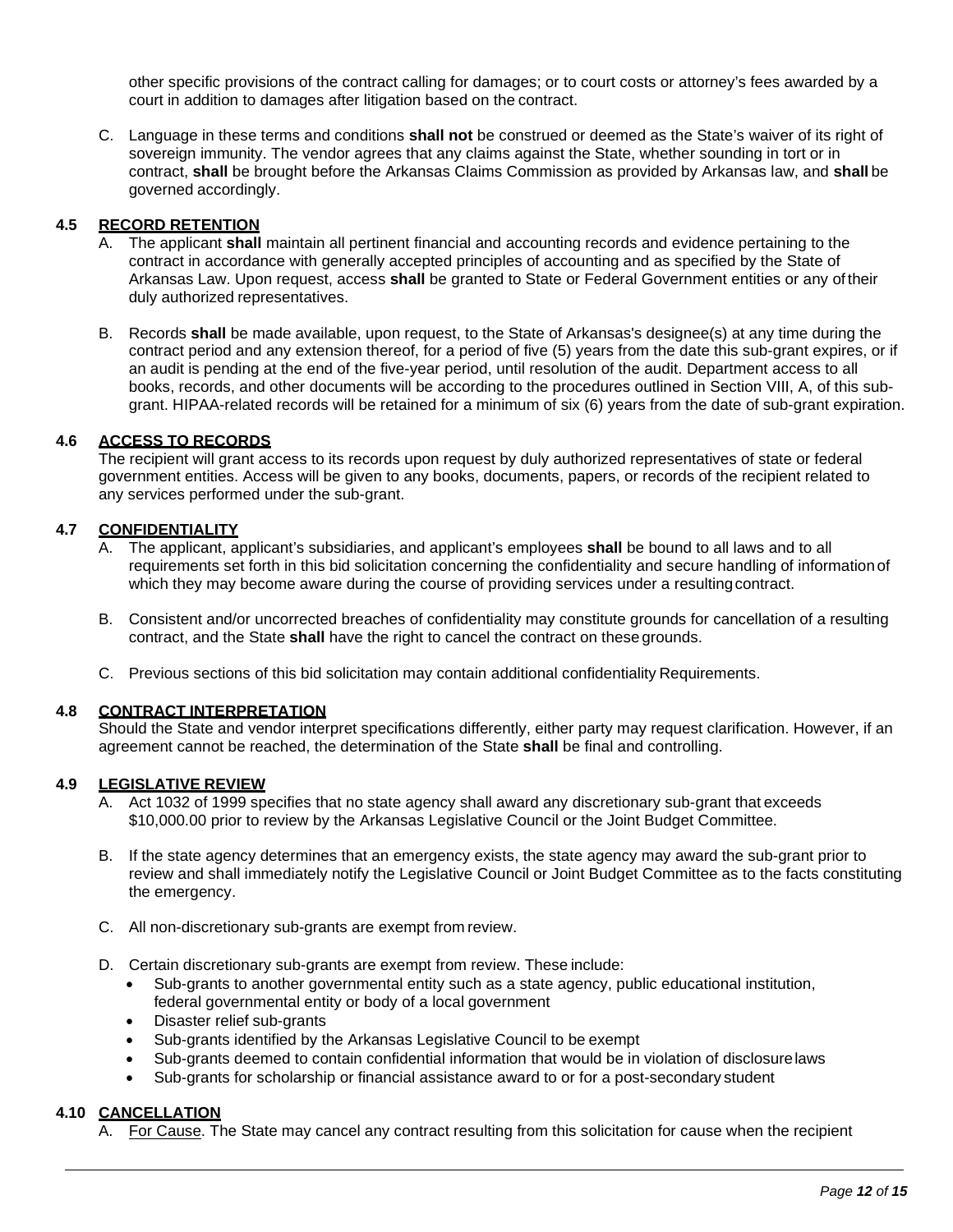fails to perform its obligations under it by giving the recipient written notice of such cancellation at least thirty (30) days prior to the date of proposed cancellation. In any written notice of cancellation for cause, the State will advise the recipient in writing of the reasons why the State is considering cancelling the contract and provide the recipient with an opportunity to avoid cancellation for cause by curing any deficiencies identified in the notice of cancellation for cause prior to the dateof proposed cancellation. To the extent permitted by law and at the discretion of the parties, the parties may agree to minor amendments to the contract and avoid the cancellation for cause upon mutual agreement.

- B. For Convenience. The State may cancel any contract resulting from the solicitation by givingthe Recipient written notice of such cancellation sixty (60) days prior to the date of cancellation.
- C. If upon cancellation the recipient has provided commodities or services which the State of Arkansas has accepted, and there are no funds legally available to pay for the commodities or services, the recipient may file a claim with the Arkansas Claims Commission under the laws and regulations governing the filing of such claims.

### **4.11 SEVERABILITY**

If any provision of the contract, including items incorporated by reference, is declared or found to be illegal, unenforceable, or void, then both the agency and the vendor **shall** be relieved of all obligations arising under such provision. If the remainder of the contract is capable of performance, it **shall not** be affected by such declaration or finding and **shall** be fully performed.

## **SECTION 5 – STANDARD TERMS AND CONDITIONS**

- *Do not provide responses to items in this section.*
- **1. GENERAL**: Any special terms and conditions included in this solicitation **shall** override these Standard Terms and Conditions. The Standard Terms and Conditions and any special terms and conditions **shall** become part of any contract entered into if any or all parts of the bid are accepted by the State of Arkansas.
- **2. ACCEPTANCE AND REJECTION**: The State **shall** have the right to accept or reject all or any part of an application or any and all applications, to waive minor technicalities, and to award the sub-grant to best serve the interest of the State.
- **3. APPLICATION SUBMISSION**: Application Packets **must** be submitted to the Arkansas Department of Health on or before the date and time specified. The Application Packet **must** contain all documents, information, and attachments as specifically and expressly required in the *Solicitation*. The application **must** be typed or printed in ink. The signature **must** be in ink. Unsigned applications **shall** be disqualified. The person signing the application should show title or authority to bind his firm in a contract. Late applications **shall not** be considered under any circumstances.
- **4. FORCE MAJEURE:** Neither party will be held responsible for the delay or failure to perform any part of this sub-grant when such delay or failure to perform any part of this sub-grant when such delay or failure results from fire, flood, epidemic, war or insurrection, unusually severe weather, or the legal acts of publicauthorities.
- **5. STATE AND FEDERAL LAWS**: Performance of this sub-grant by the recipient and the Department must comply with state and federal laws, rules, and regulations. If any statute or regulation is enacted which requires changes in this sub-grant, the recipient will receive notification of the required changes. This sub-grant shall then beamended.
- **6. COMPLIANCE WITH NONDISCRIMINATION LAWS:** The recipient will comply with all applicable provisions of the following federal regulations related to nondiscrimination, both in service delivery to clients and in employment, including, but not limited to, the following:
	- Title 45 Code of Federal Regulations -Part 80 (Nondiscrimination on the Basis of Race or Sex) -Part 84 (Nondiscrimination on the Basis of Handicap) -Part 90 (Nondiscrimination on the Basis of Age)
	- Americans with Disabilities Act of 1990, U.S.C. Section 12101 et.Seq.
	- Title 28 Code of Federal Regulations -Part 35 (Nondiscrimination on the Basis of Disability in State and Local Government Services)
	- Title 41 Code of Federal Regulations -Part 60-74 (OFCCP: Affirmative Action Regulations on Handicapped Workers)

ADH will furnish a copy of these regulations to the recipient upon request.

**7. CONFIDENTIALITY OF CLIENT RECORDS:** The recipient will maintain the confidentiality of all client records. This restriction does not apply to disclosures made with the informed, written consent of the client, or if the client is not a competent adult or is a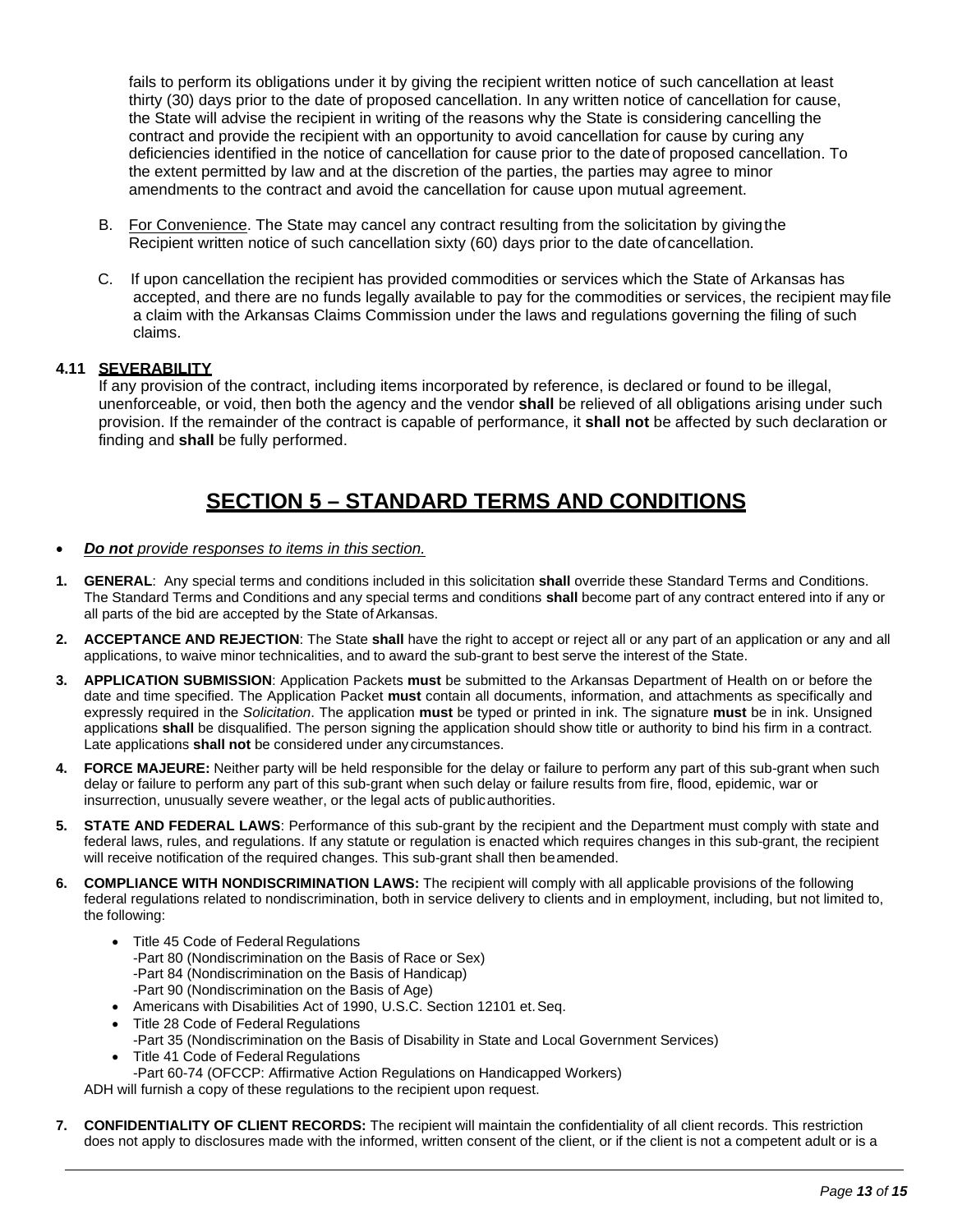minor, with such consent of the client's parent, guardian, or legalrepresentative.

- **8. LIMITATION OF THE DEPARTMENT'S OBLIGATION TO PAY:** The Department is not obligated to make payment under this sub-grant if the Department does not receive sufficient monies from the funding source(s) designated in this sub-grant to fund said obligations and other obligations of the Department or is not given legal authority from the Arkansas Legislature to expend these funds. The Department is not obligated to make payment if sufficient state or local matching money is not available at the time the bill is presented for payment.
- **9. PAYMENT FROM DEPARTMENT CONSIDERED PAYMENT IN FULL:** Payment received from the Department under this subgrant shall be payment in full for all services and/or costs covered by the payment. No fee or other charge shall be made against a client or a third party for these services and/or costs. This paragraph does not preclude allocation of costs among two or more funding sources, or payment of portions of a service and/or cost under different funding sources, so long as there is no duplication of payment.
- **10. AUDIT REQUIREMENT:** For awards in excess of \$500,000.00 a current audit report is due. Recipient shall comply with the ADH audit requirements as outlined in Arkansas Department of Health "AuditGuidelines."

Arkansas Department of Health Internal Audit Section 4815 West Markham Street, Slot 54 Little Rock, AR 72205-3867

- **11. DEPARTMENTAL RECOVERY OF FUNDS:** The Department shall seek to recover funds not utilized in accordance with the terms and conditions of this sub-grant.
- **12. AMENDMENTS**: Any amendment to this sub-grant shall be valid only when in writing and when duly signed by the authorized representative(s) of the Recipient and the Arkansas Department of Health. Recipient and Department acknowledge that no verbal or written representations, other than those contained herein, have been made as an inducement to enter into this agreement and that this writing constitutes the entire agreement.
- **13. AWARD**: Term Contract: A contract award will be issued to the successful recipient. It results in a binding obligation without further action by either party. This award does not authorize shipment. Shipment is authorized by the receipt of a purchase order from the ordering agency. Firm Contract: A written State purchase order authorizing shipment will be furnished to the successful vendor.
- **14. STATE PROPERTY**: Any specifications, drawings, technical information, dies, cuts, negatives, positives, data or any other commodity furnished to the contractor hereunder or in contemplation hereof or developed by the contractor for use hereunder **shall**  remain property of the State, **shall** be kept confidential, **shall** be used only as expressly authorized, and **shall** be returned at the contractor's expense to the F.O.B. point provided by the agency. Vendor **shall** properly identify items being returned.
- **15. PATENTS OR COPYRIGHTS**: The contractor **must** agree to indemnify and hold the State harmless from all claims, damages and costs including attorneys' fees, arising from infringement of patents or copyrights.
- **16. ASSIGNMENT**: Any contract entered into pursuant to this solicitation **shall not** be assignable nor the duties thereunder delegable by either party without the written consent of the other party of thecontract.
- **17. CLAIMS**: Only those claims for costs and services specifically authorized under this sub-grant will be allowed by the Department. Any work performed, material furnished, or costs incurred not covered by this sub-grant shall be solely the responsibility of the Recipient.
- **18. CANCELLATION**: In the event the State no longer needs the commodities or services specified for any reason (e.g., program changes; changes in laws, rules or regulations; relocation of offices; lack of appropriated funding, etc.), the State **shall** have the right to cancel the contract or purchase order by giving the vendor written notice of such cancellation thirty (30) days prior to the date of cancellation.

#### **NOTHING IN THIS CONTRACT SHALL BE DEEMED A WAIVER OF THE STATE'S RIGHT TO SOVEREIGN IMMUNITY**

- **19. DISCRIMINATION**: In order to comply with the provision of Act 954 of 1977, relating to unfair employment practices, the vendor agrees that: (a) the vendor **shall not** discriminate against any employee or applicant for employment because of race, sex, color, age, religion, handicap, or national origin; (b) in all solicitations or advertisements for employees, the vendor **shall** state that all qualified applicants **shall** receive consideration without regard to race, color, sex, age, religion, handicap, or national origin; (c) the vendor will furnish such relevant information and reports as requested by the Human Resources Commission for the purpose of determining compliance with the statute; (d) failure of the vendor to comply with the statute, the rules and regulations promulgated thereunder and this nondiscrimination clause **shall** be deemed a breach of contract and it may be cancelled, terminated or suspended in whole or in part; (e) the vendor **shall** include the provisions of above items (a) through (d) in every subcontract so that such provisions **shall** be binding upon such subcontractor or vendor.
- **20. ETHICAL STANDARDS**: Pursuant to Aransas Code Annotated §19-11-708(a-c), it **shall** be breach of ethical standards for a person to be retained, or to retain a person, to solicit or secure a state contract upon an agreement or understanding for a commission, percentage, brokerage, or contingent fee, except for retention of bona fide employees or bona fide established commercial selling agencies maintained by the contractor for the purpose of securing business.